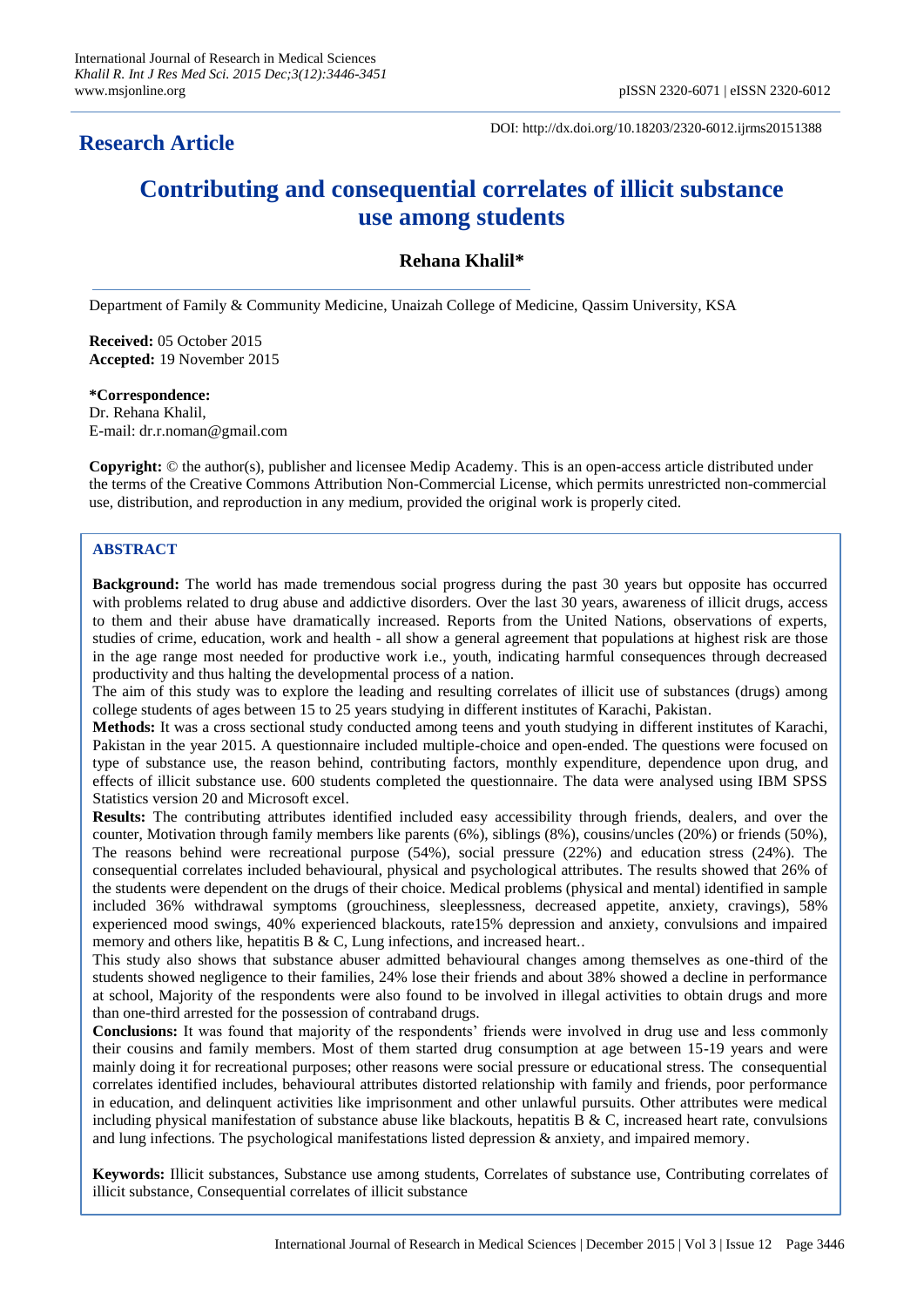#### **INTRODUCTION**

The term "substance use" refers to any form of selfadministration of a psychoactive substance. It is used instead of the term "substance abuse" as a broader term encompassing all levels of substance involvement, including occasional and prolonged consumption of a substance. They include drugs, such as alcohol; as well as other illicit drugs, such as cannabis, amphetamines, ecstasy, cocaine, and heroin  $etc.<sup>1</sup>$ 

Pakistan is the worst victim of the drug trade in South Asia. Today, the country has the largest heroin consumer market in the south-west Asia region. Pakistan's geographic location next to Afghanistan, the world"s largest producer of illicit opium, places the country in a vulnerable position in terms of drug trafficking as well as drug abuse. Patterns of illicit drug production, distribution and abuse change as a result of social, economic and political developments. Such changes underscore the necessity of analysis and research on drug trends in the country and region as a crucial first step in terms of policy making and drug interdiction efforts.<sup>2</sup>

The major consequence of this has been a significant increase in domestic consumption of heroin in Pakistan. Widespread drug abuse may be indicated by the fact that almost five per cent of the adult population is using drugs in Pakistan. As a proportion of drug abusers, heroin users have increased from 7.5 per cent in 1983 to a shocking 51 per cent a decade later in 1993.<sup>2</sup>

While the majority of opioid users used heroin, the remainder were using opium and other opiates. Most of the opioid users were multiple or poly drug users, i.e., they were using more than one substance at a given time or during a day. Among the opioid users, cannabis was most commonly the first substance ever used, usually at an age of around 18 years. However, many drug users had also initiated their substance use with other drugs such as alcohol, opium, heroin, benzodiazepines, opiates, tranquilizers, and inhalants.<sup>2</sup>

Substance consumption among students is a big hitch. The college or university students are most liable to substance use. The major concern of this age group is to acquire identity and peer adherence.<sup>3</sup> To cope with academic stresses, adapting to family and society"s expectations, initiating intimate relationships and new commitments, make them more exposed to different psychological problems and dependencies.<sup>4-8</sup> They find substance use as most tempting and gratifying during this age. Several researchers reported prevalence and factors associated with substance use among students. $9-11$ University life serves as a gateway towards independence from parental supervision. This change may lead to their vulnerability in search of adventurous experiences.<sup>12,13</sup> It is further argued that peer influence, curiosity and social pressure are the prim reasons for substance use among adolescent.14,15

In Pakistan the youth comprise more than 20% of the population and unfortunately they are the worst target. Drug abuse has been spreading beyond traditional groups to youth and students in Pakistani universities. <sup>16</sup> At present according to recent survey we have about 3.5 million drug addicts of different kinds growing on an annual rate of 7 per cent. An examination of social and demographic factors revealed that 71.5% of the drug abusers were less than 35 years of age with the highest proportion in the 20-30 years age group. Of all the drugs abusers almost 50% were illiterate. Often, substance abuse is linked to factors which are global such as the natural inclination among young people to engage in risktaking behaviours that may involve experimenting with narcotics and alcohol, social isolation, the need to cope with unfamiliar and stressful situations, peer pressure, and the desire for social acceptance. The students from different backgrounds to whom alcohol and narcotics are easily available, seem to be the victims of this menace in Karachi. Karachi is the largest metropolitan city of Pakistan. It has an estimated population of over 23.5 million people as of 2013.  $\frac{17}{2}$ The rates of substance abuse by teens are rising steadily in Pakistan, thereby resulting in serious health and social implications. $^{18,19}$ 

The present study aimed to investigate contributing correlates leading to of drug abuse among college/university students of Karachi and also the resultant problems faced by drug abuse to address this sensitive issue timely and effectively as youth should represent healthy and productive cadre of a nation.

# **METHODS**

A cross-sectional study among conveniently selected 600 undergraduate students from 13 Public and private educational institutes of Karachi, Pakistan, was carried out from January 2015 to August 2015.

WHO sample size calculation software was used to calculate the required sample size. A minimum sample size of 600 was required while taking 5% bound on error of estimation, 95% confidence level, and assuming 50% prevalence of substance abuse among students. Therefore, a total of 600 students were recruited for the study. Both male and female students, of age between 15 to 25 years of age, and willing to participate in the study were eligible for the study.

Data was collected through a semi-structured questionnaire developed through literature review. The data were entered and analysed using, Microsoft Excel and IBM SPSS VERSION for Windows 20.0 software. Mean with standard deviation was calculated for age (in years) while frequency with percentages was calculated for qualitative scale variables.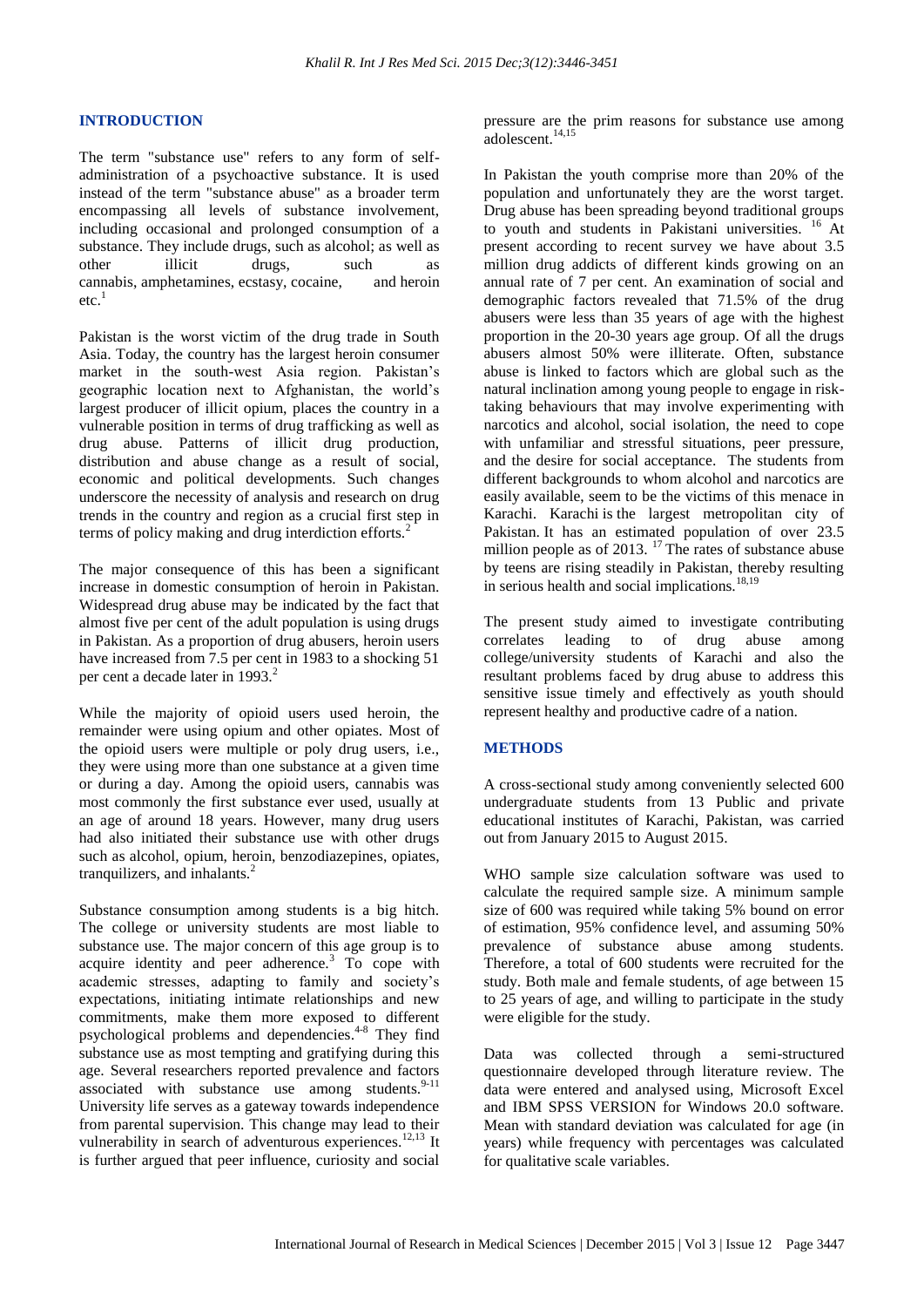#### **RESULTS**

Total 600 students of the age between15-25 years were enrolled from various educational institutes of Karachi. It was found that participants were consuming illicit substances including Marijuana, alcohol, cocaine, heroin, ecstasy and solvent drugs (Figure l). A significantly high number of students started substance abuse between 15- 19 years (67%), followed by 20-25 years (22%) and 12- 14 years (11%).



**Figure 1: percentages of used substance among students.**



### **Figure 2: Respondents' ability to get through a week without substance.**

The research identified that the contributing factors for substance abuse were, recreational, social pressure and stress (Figure 4). A significant number of students were pressured towards substance use. They got motivated for substance abuse by their parents, siblings, cousins/uncles, and friends who were also consuming drugs (Tables 1&2).

100% of the sample agreed on easy accessibility of substances and they get it through a friends and relatives, dealer, and over the counter.

A variety of variables along with responses were recorded about consequences of substance abuse among abusers (Table 2). The medical problems including physical and mental encountered by the students due to substance use are assembled in Table 4. The students

faced a wide range of behavioral and relationship issues listed in Table 3.



**Figure 3: Dependence on the substance(s) of choice.**



#### **Figure 4: Motivational factor for substance use.**

#### **Table 1: Respondents' inspiration for substance use n=600.**

| Sr No. | <b>Inspiration</b> | Percentage |
|--------|--------------------|------------|
|        | Parents            |            |
| 2.     | Siblings           |            |
| 3.     | Cousins/Uncles     | 20         |
|        | Friends            | 50         |
|        | None               |            |

## **Table 2: Respondents 'reponses about different aspects of substance use n=600.**

| Sr.<br>n <sub>0</sub> | <b>Variable</b>                                                 | <b>Resp</b><br>onse | $\frac{0}{\sqrt{2}}$ |
|-----------------------|-----------------------------------------------------------------|---------------------|----------------------|
|                       | Respondents' plan Of Complete                                   | Yes                 | 65.2                 |
|                       | Abstinence From Substance Use                                   | N <sub>0</sub>      | 34.8                 |
| $\mathfrak{D}$        | Respondents' experience of<br>withdrawal symptoms (grouchiness, | Yes                 | 36                   |
|                       | sleeplessness, decreased appetite,<br>anxiety, cravings)        | $\rm No$            | 64                   |
| 3                     | Awareness about lethal dose of                                  | Yes                 | 88                   |
|                       | substance of choice                                             | $\rm No$            | 12                   |
|                       | Respondents have been pressured to<br>take drugs for recreation | Yes                 | 39                   |
|                       |                                                                 | No                  | 61                   |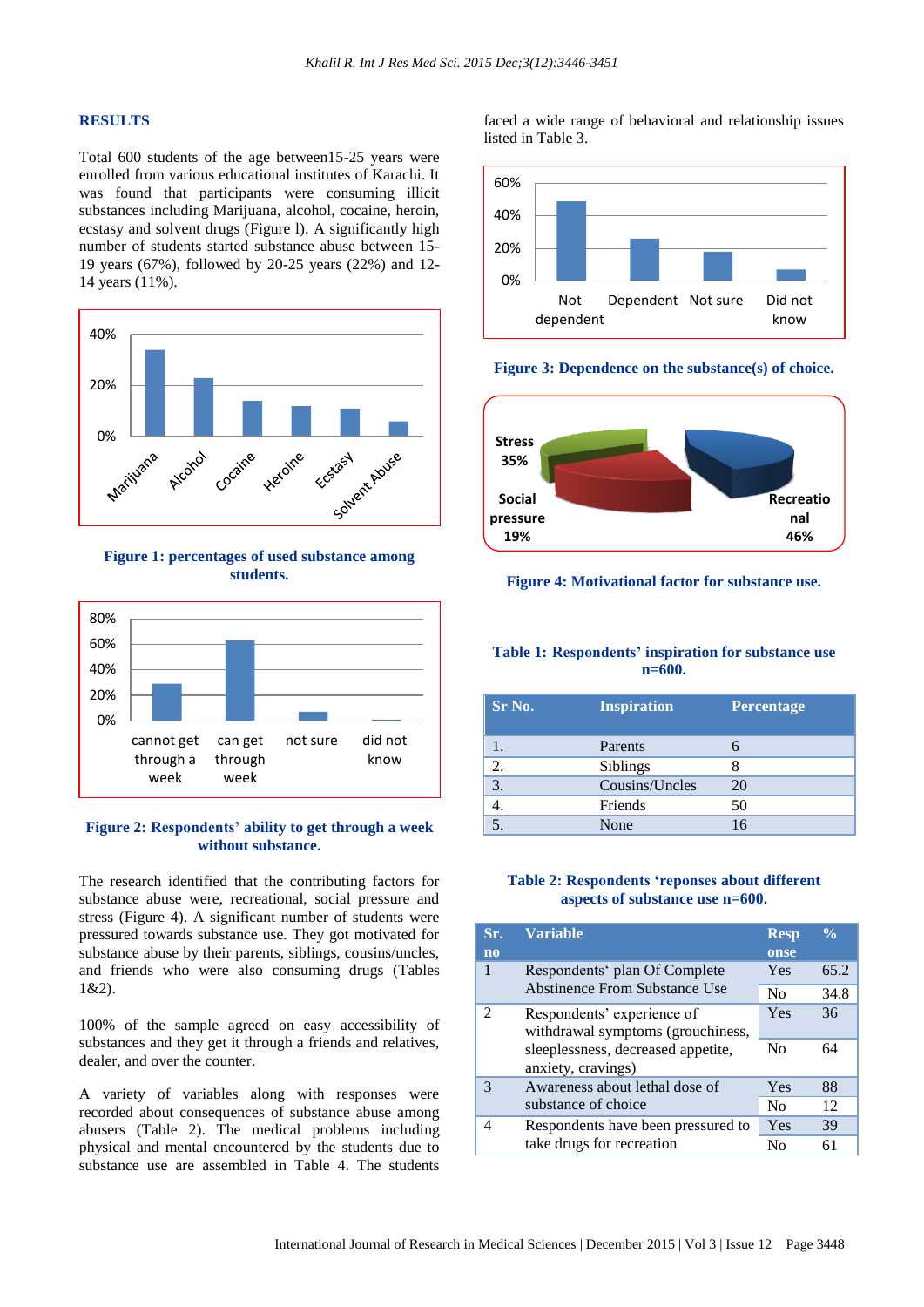## **Table 3: Behavioral consequences & relationship problems. n=600**

| Sr.<br>$\overline{no}$        | <b>Variable</b>                                      | <b>Respon</b><br>-se | $\frac{0}{0}$ |
|-------------------------------|------------------------------------------------------|----------------------|---------------|
| 1                             | Respondents with experience<br>mood swings           | Yes                  | 58%           |
|                               |                                                      | N <sub>0</sub>       | 42%           |
| $\mathfrak{D}_{\mathfrak{p}}$ | Neglect their family due to<br>substance abuse       | Yes                  | 31%           |
|                               |                                                      | No                   | 69%           |
| 3                             | Decline in study performance<br>due to substance use | Yes                  | 38%           |
|                               |                                                      | No                   | 62%           |
| 4                             |                                                      | Yes                  | 24%           |
|                               | loss of friends due to substance<br>use              | N <sub>0</sub>       | 76%           |
| 5                             | Arrested for possessing                              | Yes                  | 39%           |
|                               | contraband drugs                                     | N <sub>0</sub>       | 61%           |
| 6                             | Involvement in other illegal                         | Yes                  | 53%           |
|                               | activities to obtain drugs                           | No                   | 47%           |

#### **Table 4: Medical (mental & physical) problems encountered due to substance use. n=600**

| $S_{r}$<br>No. | <b>Medical Problems</b>     | <b>Percentage</b> |
|----------------|-----------------------------|-------------------|
| 1.             | <b>Blackouts</b>            | 40.2              |
| 2.             | Depression & Anxiety        | 15.6              |
| 3              | Hepatitis B & C             | 4.5               |
| 4.             | Impaired memory             | 8.1               |
| 5.             | Lung Infections             | 8                 |
| 6.             | <b>Increased Heart beat</b> | 6.2               |
| 7 <sub>1</sub> | Convulsions                 | 3.57              |
|                | Others                      | 14                |

# **DISCUSSION**

In this research the students were motivated by their parents (6%), siblings (8%), cousins/uncles (20%) or friends (50%) for consuming substances and the factors which compelled them to start substances use included recreational (54%), social pressure (22%) and stress (24%). Academic stress was identified as a very important factor in drug misuse. This illustrates the pressure felt by the students to excel in their studies, which could result from overly competitive environments or from very high expectations placed by teachers, family and/or friends. A conscious effort needs to be made in alleviating this pressure as much as possible without unduly decreasing the need felt by the students to study. A study done in 2005 in Karachi among students who themselves abuse drugs, 63% reported their parent's indulgence in drug as a leading cause of motivation for them<sup>20</sup> which is in agreement with one of the identified factors among students but the percentage is quite low according to current study. Key factors leading to drug use reported in another study done among drug users in Karachi in 2011 were problems with parental relations or break-up of a relationship (45.0%). Drugs were seen as an escape from stressful life events (28.0%) or feelings of failure (18.2%). Many drug users blamed the origins of their drug use on bad social influences (47.0%) or socioeconomic problems  $(23.4\%)$ . <sup>21</sup> In a survey 31% adolescents reported that their best friends consume drugs out of which  $22\%$  themselves were drug abusers<sup>20</sup> which is in agreement with current study but the percentage for friends as protagonist is 50% identified. The percentage value for having best friends who also consume drugs for frequent abusers was very high i.e. (75%). Other Studies have also shown that having peers who use drugs or hold positive beliefs about substance use increases adolescents" risk for substance abuse. Study done by Hughes<sup>22</sup> and Margulies<sup>23</sup> showed that peer drinking and peer acceptance of drinking has been associated with adolescent drinking. Kaplan, 1998 suggested that the child"s social development and peer influences are the strongest mediators in adolescent drug use.<sup>24</sup>

Easy accessibility through friends, dealers, and over the counter was found to be one of the important contributing factors among students which promote the drug abuse by them in current study. This finding is in agreement with a study done in province of Panjab, Pakistan in which, it is one of the contributing factors for drug abuse by the students. <sup>25</sup>

The proportion of all drug users and abusers who end up with serious health and social problems is not known. Whatever that proportion, illicit drug use more frequently results in problems or disease rather than death. Since substance abuse is not evenly spread throughout the population, it is advisable to determine the characteristics of the specific groups involved in order to plan interventions.<sup>26</sup>The current study showed that students encountered a wide range of consequential issues due to their substance abuse which can be classified as behavioural, physical and psychological problems. The identified medical problems included 36% experienced withdrawal symptoms (grouchiness, sleeplessness, decreased appetite, anxiety, cravings), 58% experienced mood swings, 40% experienced blackouts, rate15% depression and anxiety, convulsions and impaired memory and others like, hepatitis B & C, Lung infections, and increased heart.

This study also recorded responses of substance abusers admitting behavioural changes among themselves as onethird of the students showed negligence to their families, 24% lose their friends and about 38% showed a decline in performance at school, Majority of the respondents were also found to be involved in illegal activities to obtain drugs and more than one-third arrested for the possession of contraband drugs. Crime and drugs may be related in several ways, none of them simple. First, illicit production, manufacture, distribution or possession of drugs may constitute a crime. Secondly, drugs may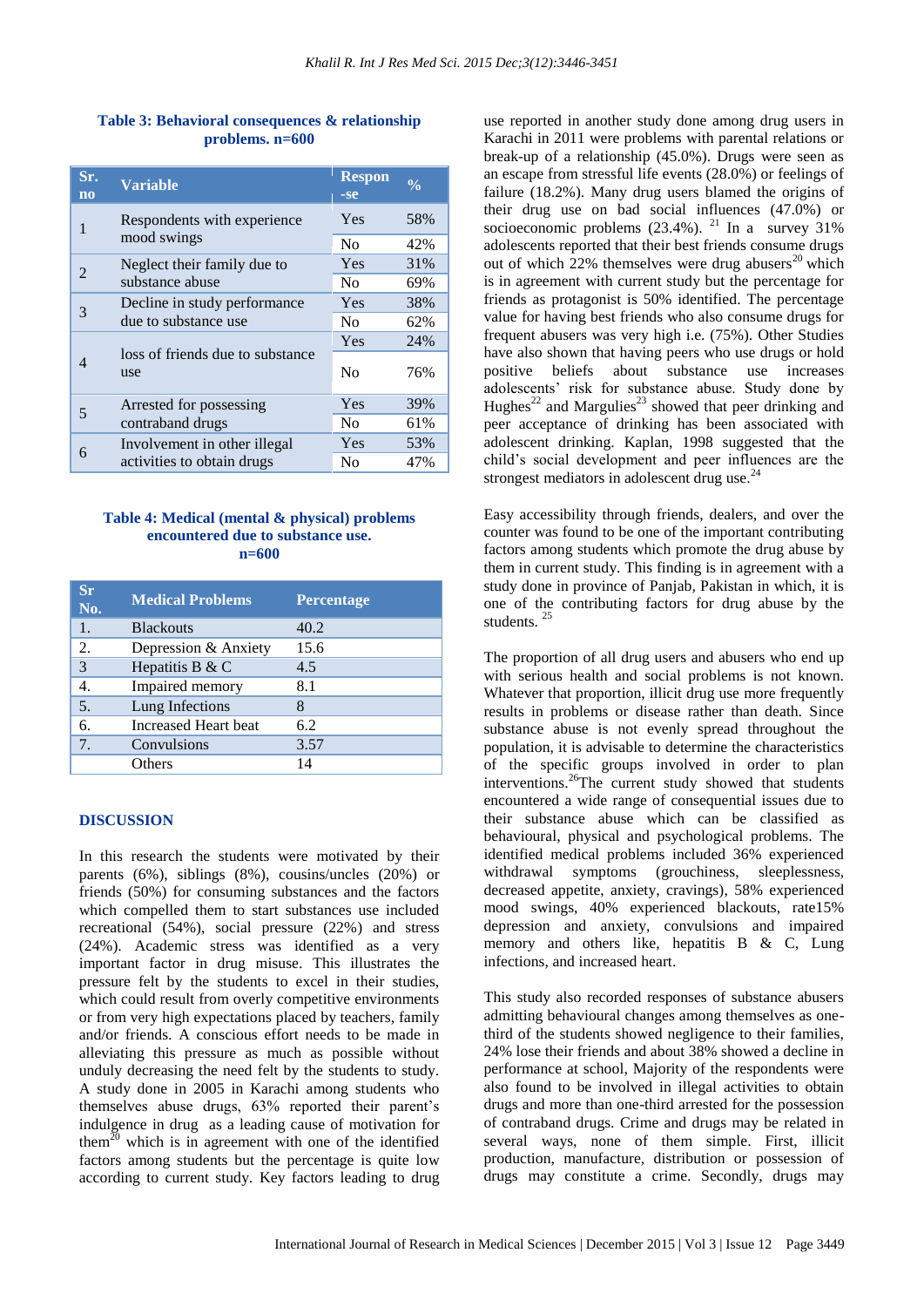increase the likelihood of other, non-drug crimes occurring. Thirdly, drugs may be used to make money, with subsequent money-laundering. And fourthly, drugs may be closely linked to other major problems, such as the illegal use of guns, various forms of violence and terrorism. Whether illicit drug use should be considered a crime, a disease, a social disorder or some mixture of these is debated in many countries.<sup>26</sup>

One aspect of this connection between drugs and crime is temporal causation: which is cause and which is effect? In the case of individual addicts, drug use may precede crime or the reverse. After examination of groups, researchers in the United States have concluded that many variations exist but that some delinquency or crime often precedes addiction. They have found that involvement in property crime generally precedes the addiction career. Researchers have found a close connection between drug abuse, criminal behaviour and social attitudes. Review of the crime/drugs literature supports three notions: heroin addicts are usually deeply involved in crime; daily opiate use increases criminality several fold; and many heroin abusers are not interested in obtaining treatment although drug treatment programmes do reduce the criminality of addicts while they are in treatment. $^{26}$ 

The close connection between crime and drug use is seen in studies of arrestees. The Drug Use Forecasting Program of the United States National Institute of Justice monitors drug use among recently arrested persons in selected cities. Periodically, examinations are conducted on a sample of arrestees in booking facilities. A study of findings on males in 14 United States cities in 1989 used urine screening and selective confirmation tests for 10 drugs  $2^7$ . Preference for selection into the testing programme was given to persons charged with serious non-drug-related offences. With a total of nearly 3,000 tests, results were drug positive for cocaine for a high percentage of persons in New York (76%), Philadelphia (74%) and the District of Columbia (65%). Smaller cities had lower percentages of positive test results: Indianapolis (26%) and San Antonio (24%). The test method used detects only drugs used 2-3 days prior to arrest so that actual drug use by arrestees was probably higher than the results obtained. Upon interview, arrestees revealed a surprisingly high percentage of needle sharing, with the lowest percentages found in Detroit (10%) and San Antonio (48%). In sum, from onefourth to three-fourths of the serious non-drug offenders tested positive for cocaine, many tested positive for other drugs, and a substantial portion of these arrestees are at significant risk of acquiring HIV and other blood-borne infections.<sup>27</sup>

Future challenges with neither a single cause nor a simple cure, drug abuse and its many related problems continue to increase in many regions of the world. Problems related to the abuse of drugs are severe in some parts of both the developing and the industrialized world: disease, accidents, deaths, crime, lowered productivity and many other problems are frequently reported. Not adequately monitored, drug abuse acts as a brake on human and social development and cannot be separated from endemic problems of disease, poverty, joblessness and violence.<sup>2</sup>

# **CONCLUSION**

It was found that majority of the respondents' friends were involved in drug use and less commonly their cousins and family members. Most of them started drug consumption at age between 15-19 years and was mainly done for recreational purposes, other reasons were social pressure or educational stress. The consequential correlates identified includes, behavioural attributes distorted relationship with family and friends, poor performance in education, and delinquent activities like imprisonment and other unlawful pursuits. Other attributes were medical including physical manifestation of substance abuse like blackouts, hepatitis B & C, increased heart rate, convulsions and lung infections. The mental manifestations listed depression & anxiety, and impaired memory.

# *Limitations of study*

1. Participation by female respondents was minimal due to social restrains, so it was a predominantly male sample.

2. The participation in the study was voluntary and due to convenient sampling, the data gathered for this study may not be generalized.

3. The results are based on self-reported data of substance users.

#### *Recommendations*

Setting up of a well-organized rehabilitation program for the young addicts is recommended. Treatment and rehabilitation are essential components for this problem resolution. Research has indicated that treatment, carried out under proper conditions, does change behaviour. Guidance and counselling for troubled youth should be provided. Mass media should be utilized for awareness regarding drug use, abuse and addiction.

#### **ACKNOWLEDGEMENTS**

I am thankful to the students of Baqai Medical University, Karachi, Pakistan for their helping hand in this research study. I would like to show my gratitude to all students who shared their experiences for this study.

*Funding: No funding sources Conflict of interest: None declared Ethical approval: The study was approved by the Institutional Ethics Committee*